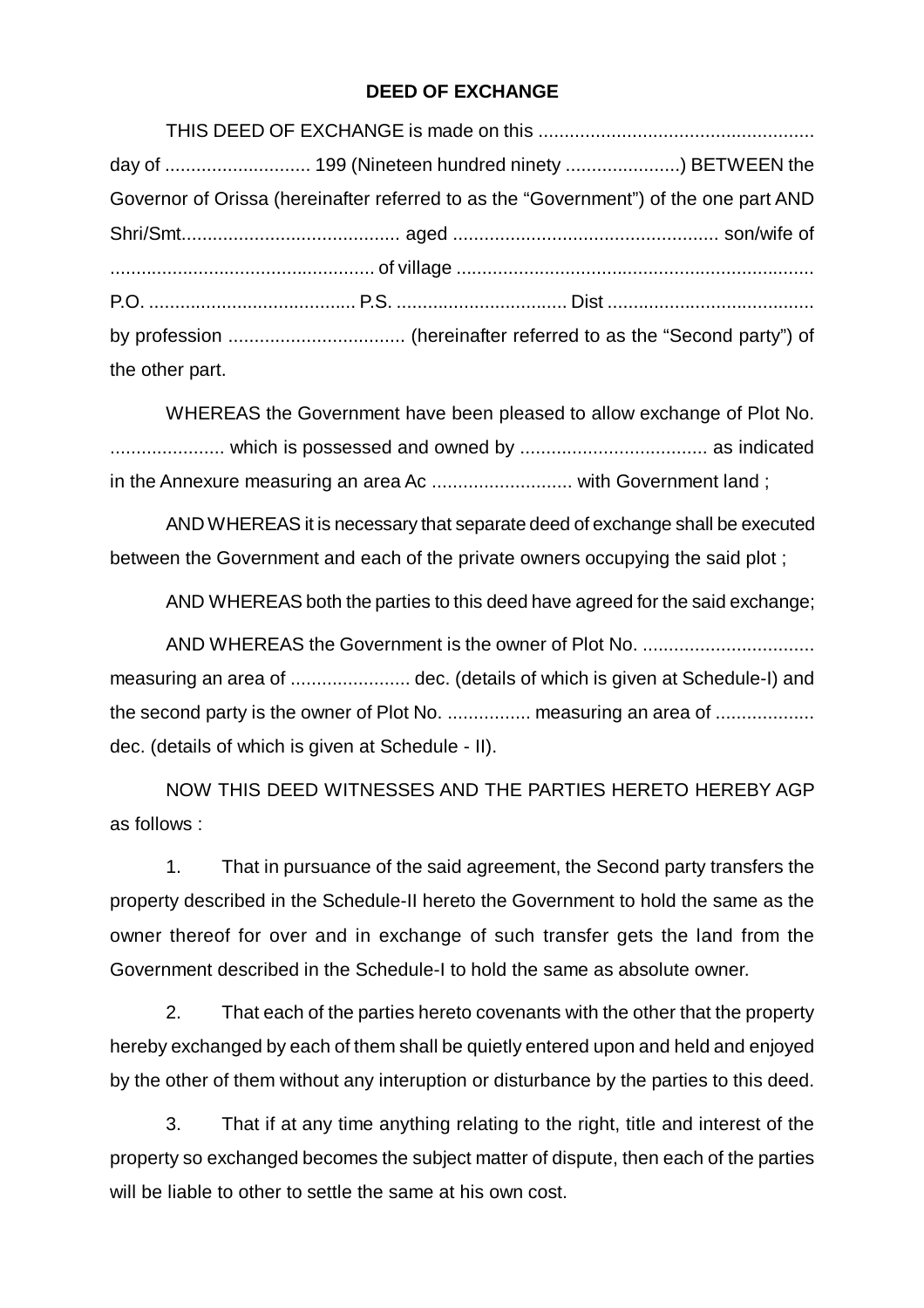4. The right, title, interest, as well as all the encumbrances and status attached to the land shall be automatically transferred, on the strength of this deed of exchange to the exchanged land.

5. It is hereby declared that the value of the property mentioned in the each of the schedule hereto is Rs. ............................. (in words Rupees ............................... ..............................)

6. The exchange hereby made and each of the covenants herein contained shall in the case of each party hereto be binding upon the ensure for the benefit of his/ her heirs, legal representaties, successors and assigns.

IN WITNESS WHEREOF the parties hereto have hereunder signed this deed on the dates and year mentioned against their respective signature.

IN the presence of **Witnesses** 

> Signature of the Officer acting in the premises for and on behalf of Governor

1.

2.

In the presence of Witnesses

1.

2. Signature of the Second party